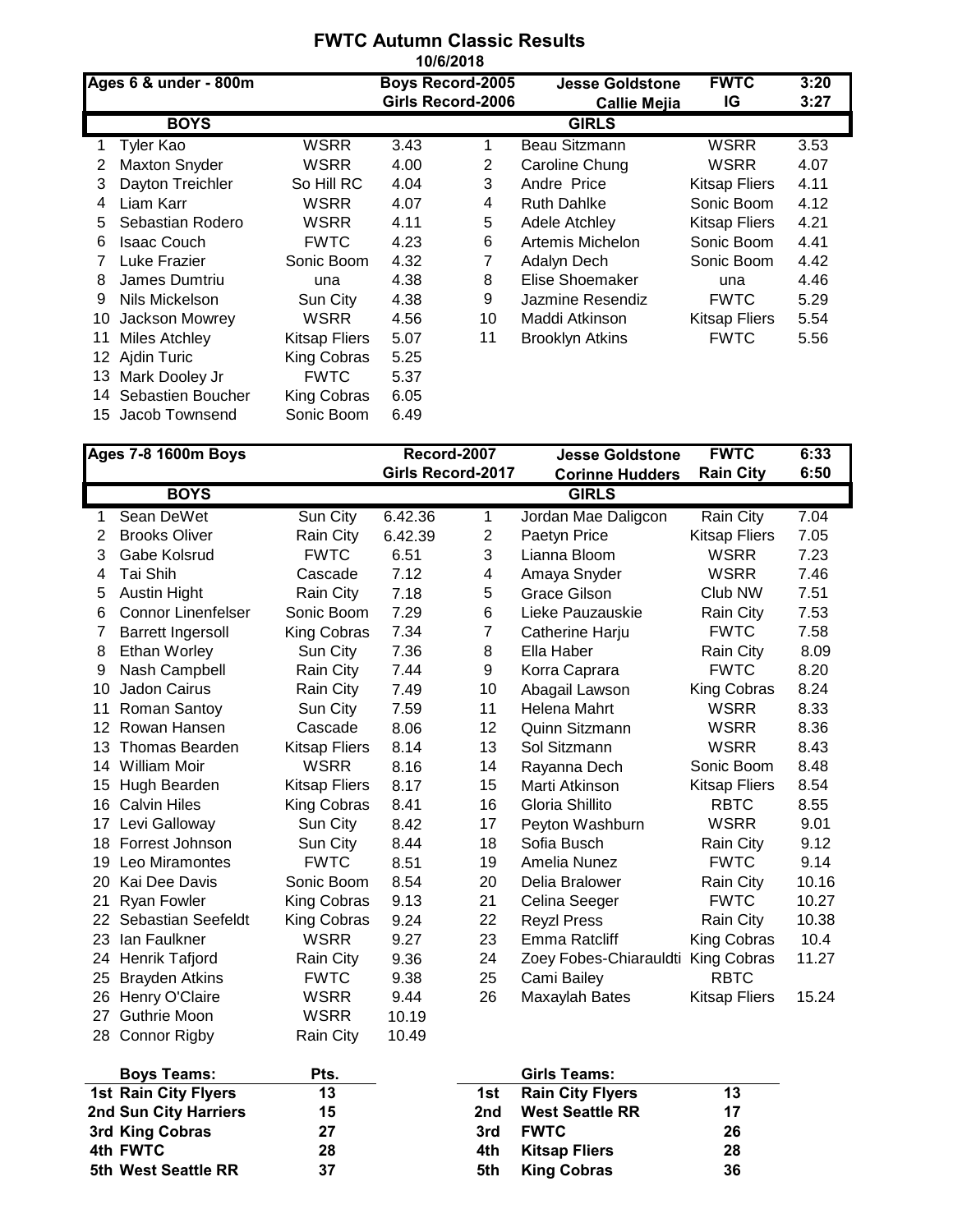| <b>Ages 9-10</b><br>3000m |                         | <b>Boys Record-2009</b> |                   | <b>Jesse Goldstone</b> | <b>FWTC</b>              | 11:22            |         |
|---------------------------|-------------------------|-------------------------|-------------------|------------------------|--------------------------|------------------|---------|
|                           |                         |                         | Girls Record-2014 |                        | <b>Taylor Nichols</b>    | <b>RCF</b>       | 12:12.5 |
|                           | <b>BOYS</b>             |                         |                   |                        | <b>GIRLS</b>             |                  |         |
| 1                         | <b>Quinton Brooks</b>   | Speed Unl               | 11.47             | 1                      | <b>Corinne Hudders</b>   | Rain City        | 12.50   |
| 2                         | <b>Colton Worley</b>    | Sun City                | 11.52             | $\boldsymbol{2}$       | Weija Wu                 | Cascade          | 13.19   |
| 3                         | Jaycen Reyes            | Sun city                | 12.02             | 3                      | <b>Piper Russell</b>     | <b>FWTC</b>      | 13.48   |
| 4                         | Henry Herb              | Rain City               | 12.20             | 4                      | Ella Hansen              | Cascade          | 13.55   |
| 5                         | Ethan Urquhart          | Rain City               | 12.21             | 5                      | Addison Washburn         | <b>WSRR</b>      | 14.08   |
| 6                         | Evan Jakubek            | Rain City               | 12.32.5           | 6                      | Gemma Caprara            | <b>FWTC</b>      | 14.09   |
| 7                         | Jaxon Sheffield         | Cascade                 | 12.32.9           | $\overline{7}$         | McKenzi Berwick          | So Hill RC       | 14.12   |
| 8                         | Luke Allen              | Cascade                 | 12.49             | 8                      | Makenzie Foree           | <b>FWTC</b>      | 14.16   |
| 9                         | Davis Kelsey            | Cascade                 | 12.51             | 9                      | Zophie Hopkins           | Sun City         | 14.19   |
| 10                        | Luke Atchley            | <b>Kitsap Fliers</b>    | 12.57             | 10                     | Vala Borgelt             | Sonic Boom       | 14.21   |
| 11                        | Luke Cardenas           | Sun City                | 13.11             | 11                     | Ida Bralower             | Rain City        | 14.29   |
| 12                        | Rodrigo Montano         | Cascade                 | 13.19             | 12                     | <b>Taitum Couch</b>      | <b>FWTC</b>      | 14.39   |
| 13                        | Jake Herb               | Rain City               | 13.23             | 13                     | Jasmine Johnson          | <b>FWTC</b>      | 14.40   |
|                           | 14 Thomas Ryan          | Cascade                 | 13.24.7           | 14                     | Sophie McGhinnis         | King Cobras      | 14.41   |
| 15                        | <b>Chase Stancik</b>    | <b>WSRR</b>             | 13.24.8           | 15                     | Kaarin Weedon            | Sonic Boom       | 14.58   |
|                           | 16 Tamir Stern          | Cascade                 | 13.26             | 16                     | Lily Rodera              | <b>WSRR</b>      | 15.03   |
|                           | 17 Will Jackson         | Rain City               | 13.31             | 17                     | <b>Isabel Whitaker</b>   | Sonic Boom       | 15.07   |
| 18                        | <b>Spencer Ballard</b>  | <b>FWTC</b>             | 13.32             | 18                     | <b>Violet Carrel</b>     | Cascade          | 15.10   |
| 19                        | Caleb McAdams           | Rain City               | 13.34             | 19                     | Anna Haber               | Rain City        | 15.14   |
| 20                        | Joaquin Santos          | Sun City                | 13.36             | 20                     | Myllenia Seeger          | <b>FWTC</b>      | 15.28   |
| 21                        | <b>Alex Miramontes</b>  | <b>FWTC</b>             | 13.37.2           | 21                     | Meredith Geiger          | Rain City        | 15.34   |
| 22                        | Benjamin Kauppila       | Rain City               | 13.37.5           | 22                     | Dahlia Parekh            | Cascade          | 15.38   |
|                           | 23 William Leonard      | Cascade                 | 13.55             | 23                     | <b>Sydney Davis</b>      | Sonic Boom       | 15.47   |
| 24                        | <b>Brent Johnson</b>    | Sun City                | 14.05             | 24                     | Anastasia Corner         | <b>WSRR</b>      | 15.52   |
| 25                        | <b>Cash Nowicki</b>     | <b>WSRR</b>             | 14.12             | 25                     | Sonya Carter             | Rain City        | 15.53.1 |
|                           | 26 Chase Van Niel       | Rain City               | 14.17             | 26                     | Jessica Schlumpf         | <b>FWTC</b>      | 15.53.8 |
| 27                        | Henry Johnson           | Sun City                | 14.32.3           | 27                     | Madeline Chung           | <b>WSRR</b>      | 15.55   |
| 28.                       | Jackson Powell          | una                     | 14.32.5           | 28                     | <b>Emily Alexander</b>   | Cascade          | 15.56.6 |
|                           | 29 Luke Slater          | Sonic Boom              | 14.35             | 29                     | Greta Leonard            | <b>FWTC</b>      | 15.57   |
| 30                        | Griffin Spotswood       | Cascade                 | 14.36             | 30                     | Lincoln Sitzman          | <b>WSRR</b>      | 16.01   |
| 31                        | Nick Wittman            |                         | 14.37             | 31                     | Elena Latterell          | <b>WSRR</b>      | 16.10   |
| 32                        | <b>Tucker Punke</b>     | Speed Unl               | 14.42.0           | 32                     | Katie Champie            | Sun City         | 16.14   |
|                           | 33 Chance Mason         | <b>WSRR</b>             | 14.42.2           | 33                     | Abi Harding              | So Hill RC       | 16.32   |
|                           | 34 Calvin Forsberg      | Cascade                 | 14.44.5           | 34                     | <b>Charlotte Godinez</b> | So Hill RC       | 16.39   |
|                           | 35 Raphael Jeanerold    | Cascade                 | 14.44.7           | 35                     | <b>Caitlin Ross</b>      | <b>WSRR</b>      | 16.43   |
|                           | 36 Jude Papineau        | <b>WSRR</b>             | 14.50.5           | 36                     | Aidylein Dahlke          | Sonic Boom       | 16.53   |
| 37                        | Nick Jackson            | <b>WSRR</b>             | 14.50.9           | 37                     | Daphne Houghton          | <b>WSRR</b>      | 16.55   |
| 38                        | <b>Edmund Faulkner</b>  | <b>WSRR</b>             | 14.55             | 38                     | <b>Baileigh Brown</b>    | Sonic Boom       | 17.03   |
| 39                        | Dylan Zehr              | <b>FWTC</b>             | 14.56             | 39                     | Bella Joy Verbal         | <b>RBTC</b>      | 17.06.4 |
| 40                        | Milo Legros             | Cascade                 | 14.59             | 40                     | <b>Talia Trupin</b>      | <b>Rain City</b> | 17.06.8 |
| 41                        | <b>Hawker Nostrom</b>   | <b>FWTC</b>             | 15.01             | 41                     | <b>Macy Powell</b>       | <b>WSRR</b>      | 17.21   |
| 42                        | <b>Boden Hammerstad</b> | <b>WSRR</b>             | 15.03             | 42                     | Anna Bayless             | Sonic Boom       | 17.41   |
| 43                        | Marcelo Siye            | <b>WSRR</b>             | 15.07             | 43                     | Elle Case                | <b>WSRR</b>      | 18.11   |
| 44                        | Ryan Galloway           | Sun City                | 15.17             | 44                     | <b>Chyler Fuhlman</b>    | Cascade          | 18.15   |
|                           | 45 Lucas Hansen         | Rain City               | 15.43             | 45                     | Micah Langhoff           | <b>WSRR</b>      | 18.23   |
|                           | 46 Cole Stenehjem       | Sun City                | 15.53             | 46                     | Mia McDonald             | Cascade          | 18.24   |
| 47                        | Jianyi Jonathan Xie     | Speed Unl               | 15.58             | 47                     | Candence Liwanag         | Sonic Boom       | 18.47   |
| 48                        | Matthew Zhang           | Cascade                 | 16.12             | 48                     | Sophia Whitaker          | Sonic Boom       | 19.03   |
| 49                        | George Busby            | Cascade                 | 16.16             | 49                     | Madelyn Thomas           | <b>WSRR</b>      | 19.25   |
|                           | 50 Emmett Cox           | <b>WSRR</b>             | 16.20             | 50                     | Gabby Melendez           | <b>WSRR</b>      | 19.35   |
| 51                        | Srivas Kandukuri        | Cascade                 | 16.23             | 51                     | <b>Hailey Ratcliff</b>   | King Cobras      | 19.39   |
|                           | 52 Silas Phelps         | <b>FWTC</b>             | 16.29             |                        |                          |                  |         |
|                           | 53 William Bigelow      | Rain City               | 16.33             |                        |                          |                  |         |
|                           | 54 Quinnton Sing        | <b>FWTC</b>             | 16.37             |                        |                          |                  |         |
| 55                        | Guthrie Abeleant        | So Hill RC              | 16.41<br>16.42    |                        |                          |                  |         |
|                           | 56 Jace Bowman          |                         |                   |                        |                          |                  |         |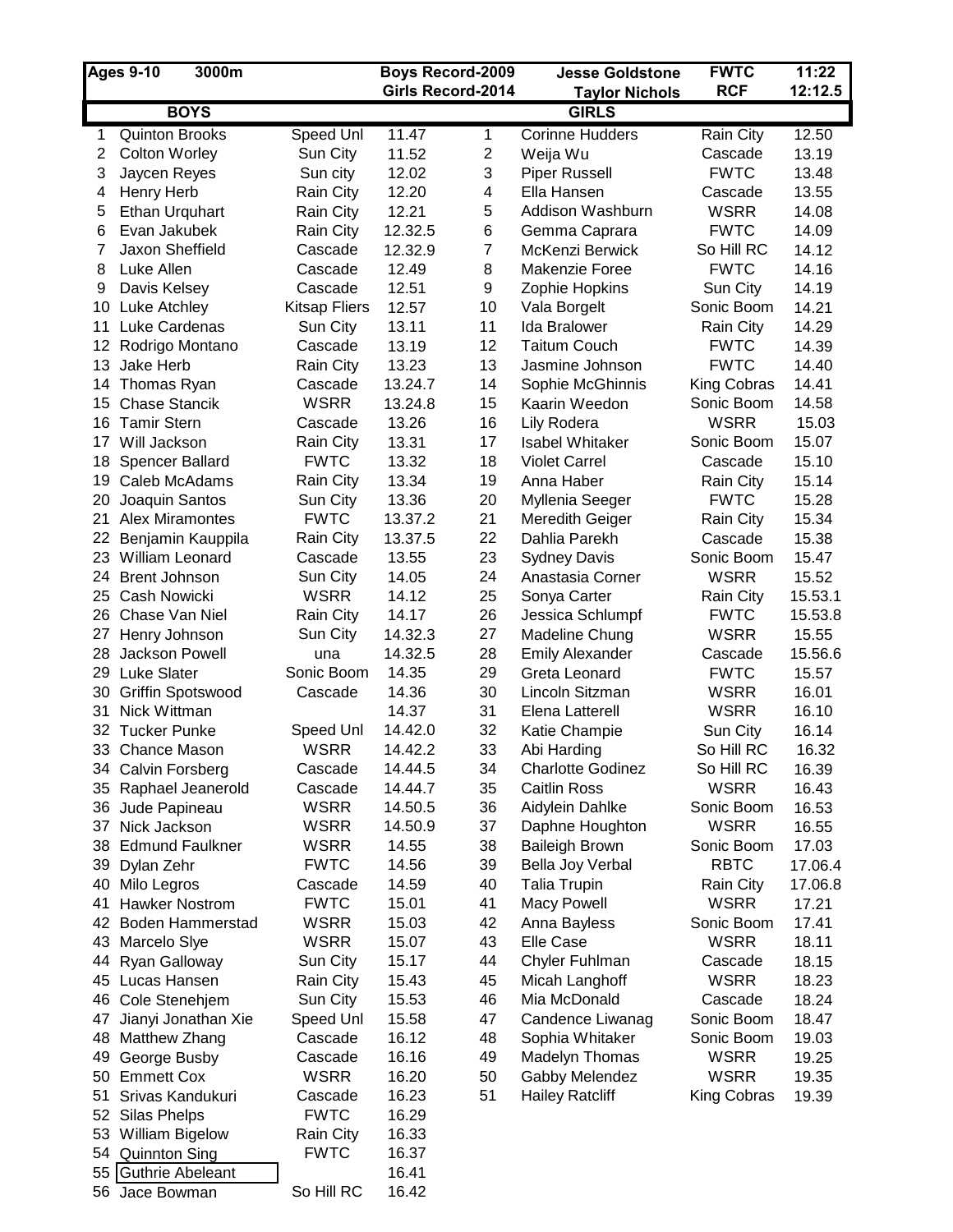| 57 Evan Leonard             | <b>FWTC</b> | 16.49 |     |                         |     |
|-----------------------------|-------------|-------|-----|-------------------------|-----|
| 58 Tymur Zinchuk            | Speed Unl   | 17.08 |     |                         |     |
| 59 Horace Appleyard         | <b>RBTC</b> | 17.55 |     |                         |     |
| 60 Preston Liwanag          | Sonic Boom  | 18.24 |     |                         |     |
| Dresden Dada<br>61          | WSRR        | 24.41 |     |                         |     |
|                             |             |       |     | Girls Teams:            | Pts |
| <b>Boys Teams:</b>          | Pts.        |       | 1st | <b>FWTC</b>             | 17  |
| <b>1st Rain City Flyers</b> | 12          |       | 2nd | <b>Cascade Striders</b> | 20  |
| 2nd Sun City Harriers       | 12          |       | 3rd | <b>Rain City Flyers</b> | 26  |
| 3rd Cascade Striders        | 22          |       | 4th | <b>Sonic Boom</b>       | 33  |
| 4th West Seattle RR         | 37          |       | 5th | <b>West Seattle RR</b>  | 33  |
| 5th FWTC                    | 38          |       | 6th | <b>South Hill RC</b>    | 42  |

|     | Girls Teams:            | Pts. |
|-----|-------------------------|------|
| 1st | <b>FWTC</b>             | 17   |
| 2nd | <b>Cascade Striders</b> | 20   |
| 3rd | <b>Rain City Flyers</b> | 26   |
| 4th | <b>Sonic Boom</b>       | 33   |
| 5th | <b>West Seattle RR</b>  | 33   |
| հքի | South Hill RC           | 42   |

| <b>Ages 11-12</b> |                       | 3000m |                      | <b>Boys Record-2013</b>  |                | Joseph Waskom           | <b>Speed Unl</b>     | 10:17   |
|-------------------|-----------------------|-------|----------------------|--------------------------|----------------|-------------------------|----------------------|---------|
|                   |                       |       |                      | <b>Girls Record-2011</b> |                | <b>Sophie Cantine</b>   | <b>Speed Unl</b>     | 11:06   |
|                   | <b>BOYS</b>           |       |                      |                          |                | <b>GIRLS</b>            |                      |         |
| 1                 | Joachim Jakuc         |       | Cascade              | 11.40                    | 1              | Julia Couch             | <b>FWTC</b>          | 12.11   |
| 2                 | Sam Schubert          |       | Rain City            | 11.45.4                  | $\overline{2}$ | <b>Gwen Evans</b>       | Cascade              | 12.40   |
| 3                 | <b>Connor Rickey</b>  |       | Speed U              | 11.45.7                  | 3              | <b>Mesafint Englert</b> | <b>FWTC</b>          | 12.41   |
| 4                 | Jonah Kearns          |       | Rain City            | 11.49                    | 4              | <b>Sydney Collier</b>   | Cascade              | 12.57   |
| 5                 | <b>Hudson Atrosh</b>  |       | Speed U              | 11.51                    | 5              | Ashley Whitten          | Cascade              | 13.02.2 |
| 6                 | Ivan Hernandez Villa  |       | Cascade              | 12.12                    | 6              | Mio Masunaga            | Mt Lake Terr         | 13.02.6 |
| 7                 | Sam Snavely           |       | <b>King Cobras</b>   | 12.15                    | $\overline{7}$ | Sarah Lindquist         | Rain City            | 13.02.9 |
| 8                 | <b>Ashton Berwick</b> |       | So Hill RC           | 12.18                    | 8              | Katelyn Galloway        | Sun City             | 13.18   |
| 9                 | <b>Zack Wilkins</b>   |       | Cascade              | 12.22                    | 9              | Anya DeBoer             | una                  | 13.21   |
| 10                | Eli Krueger           |       | Sun City             | 12.23                    | 10             | <b>Chloe Barcfrede</b>  | una                  | 13.29   |
| 11                | Aaron Beltran         |       | <b>FWTC</b>          | 12.32                    | 11             | Anna Sandnes            | Rain City            | 13.41   |
| 12                | Danciel Montano       |       | Cascade              | 12.42                    | 12             | June Pierson            | <b>WSRR</b>          | 13.43   |
| 13                | <b>Max Billett</b>    |       | Rain City            | 12.44                    | 13             | Samantha Sherick        | <b>WSRR</b>          | 13.45   |
| 14                | <b>Connor Delaney</b> |       | <b>WSRR</b>          | 12.50                    | 14             | Katherine Mickelson     | Sun City             | 13.58   |
| 15                | Kingston Shillito     |       | <b>RBTC</b>          | 12.51                    | 15             | Sadie Miller            | <b>WSRR</b>          | 13.59   |
| 16                | Hans Wilweding        |       | Rain City            | 13.00                    | 16             | Elsa Minnig             | <b>WSRR</b>          | 14.00.1 |
| 17                | <b>Col Snelling</b>   |       | Rain City            | 13.01                    | 17             | Elle Papineau           | <b>WSRR</b>          | 14.00.3 |
| 18                | Ronan Barringer       |       | <b>FWTC</b>          | 13.03                    | 18             | Dasia Phelps            | <b>FWTC</b>          | 14.13   |
| 19                | Caleb Hirschfeld      |       | Rain City            | 13.06                    | 19             | Lilian Gregorich        | Rain City            | 14.18   |
| 20                | <b>Kurt Young</b>     |       | Speed U              | 13.09                    | 20             | Serafina Shin-VonNordo  | Rain City            | 14.20   |
| 21                | Spencer Johnson       |       | Sun City             | 13.1                     | 21             | Kimberly Zhao           | Cascade              | 14.23.4 |
| 22                | Myles Barreba         |       | <b>Kitsap Fliers</b> | 13.12                    | 22             | Rosa VanNiel            | Rain City            | 14.23.6 |
| 23                | Yusef Moazzam         |       | Cascade              | 13.12                    | 23             | <b>Emmie McGrew</b>     | <b>Kitsap Fliers</b> | 14.27   |
| 24                | Dawson Berwick        |       | So Hill RC           | 13.18                    | 24             | Autumn Liwanag          | Sonic Boom           | 15.11   |
| 25                | Jackson Fitch         |       | Rain City            | 13.22                    | 25             | <b>Stella Martinez</b>  | Cascade              | 15.13   |
| 26                | Jack Bigelow          |       | Rain City            | 13.24                    | 26             | <b>Emma Terers</b>      | Sonic Boom           | 15.35   |
| 27                | Geron White           |       | <b>FWTC</b>          | 13.31                    | 27             | Amelia Ryan             | una                  | 15.42   |
| 28                | Levi Hanscom          |       | Rain City            | 13.4                     | 28             | Kaiylee VanSanten       | <b>FWTC</b>          | 15.58   |
| 29                | <b>Nathan Hudders</b> |       | Rain City            | 13.43                    | 29             | Naomi Durine-Loper      | Rain City            | 16.04   |
|                   | 30 Finn Gilbert       |       | <b>WSRR</b>          | 13.44                    | 30             | <b>Brienz Dahlke</b>    | Sonic Boom           | 16.07   |
| 31                | <b>Cameron Triche</b> |       | Speed U              | 13.45                    | 31             | Katie Chin              | <b>RBTC</b>          | 16.17   |
| 32                | Rayhan Sathiq         |       | Cascade              | 13.53                    | 32             | Sienna Shoemaker        | <b>WSRR</b>          | 16.48   |
|                   | 33 Milo Schreiber     |       | Rain City            | 13.56                    | 33             | Hannah Krueger          | Sun City             | 16.52   |
|                   | 34 Oscar Zimmerman    |       | Rain City            | 14.05                    | 34             | Darinah Hou             | Cascade              | 17.02   |
|                   | 35 Jack Punke         |       | Speed U              | 14.70                    | 35             | Stella Kleim            | <b>WSRR</b>          | 17.19   |
|                   | 36 Jude Dooley        |       | <b>FWTC</b>          | 14.12                    | 36             | <b>Margaret Stuart</b>  | King Cobras          | 17.22.1 |
| 37                | Jonah Parda-Jay       |       | Rain City            | 14.26                    | 37             | Lyolia Liwanag          | Sonic Boom           | 17.22.3 |
| 38                | Owen Todhunter        |       | So Hill RC           | 14.31                    | 38             | Sumedha Dunclapathul    | Cascade              | 17.41   |
|                   | 39 Elijah Bartruff    |       | <b>FWTC</b>          | 14.34                    | 39             | Daniela Smith           | So Hill RC           | 18.12   |
| 40                | <b>Riley Magill</b>   |       | Rain City            | 14.36.3                  | 40             | Megan Vest              | King Cobras          | 19.53   |
| 41                | Polk Barker           |       | Rain City            | 14.36.6                  | 41             | Maya Amandus            | <b>WSRR</b>          | 23.18   |
|                   | 42 William Frederick  |       | <b>WSRR</b>          | 14.47                    |                |                         |                      |         |
|                   | 43 Jonathan Brady     |       |                      | 14.52                    |                |                         |                      |         |
|                   | 44 Isaak Friis-Alfers |       | WSRR                 | 15.03                    |                |                         |                      |         |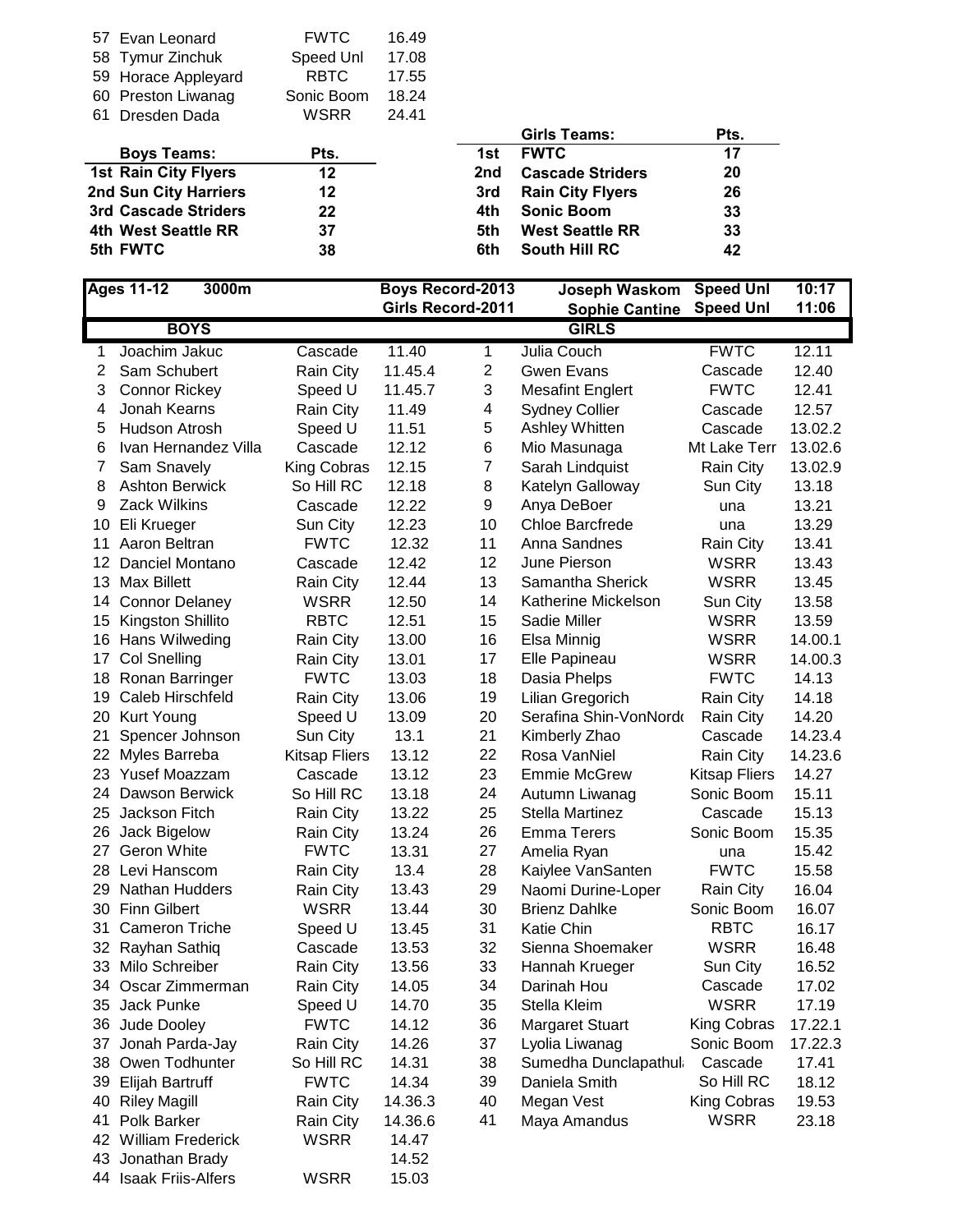| 45 Eli Powell        | WSRR             | 15.07.3 |
|----------------------|------------------|---------|
| 46 Spencer Powell    | WSRR             | 15.07.6 |
| 47 Jonas Couch       | <b>FWTC</b>      | 15.30.4 |
| 48 Maceo Rivers      | <b>FWTC</b>      | 15.30.8 |
| 49 Will McDonald     | Cascade          | 15.42   |
| 50 Robbie Marris     | Cascade          | 15.46   |
| 51 Kaeden VanSanten  | <b>FWTC</b>      | 15.47   |
| 52 Gavin Maclean     | Cascade          | 15.50   |
| 53 Simeon McAdams    | <b>Rain City</b> | 16.02   |
| 54 Ryan Ashley       | Cascade          | 16.25   |
| 55 Antoine Artigalas | Rain City        | 17.17   |
| 56 Nathan Schlumpf   | <b>FWTC</b>      | 19.29   |
| 57 Oliver Cain       | <b>Rain City</b> | 22.54   |
|                      |                  |         |

| <b>Boys Teams:</b>          | Pts. |     | GirlsTeams:              | Pts. |
|-----------------------------|------|-----|--------------------------|------|
| <b>1st Cascade Striders</b> | 13   | 1st | <b>Cascade Striders</b>  | 11   |
| 2nd Rain City Flyers        | 14   | 2nd | <b>FWTC</b>              | 17   |
| 3rd Speed Unlimited         | 32   | 3rd | <b>Rain City Flyers</b>  | 28   |
| 4th FWTC                    | 33   | 4th | <b>West Seattle RR</b>   | 31   |
| 5th South Hill RC           | 36   | 5th | <b>Sun City Harriers</b> | 36   |
| 6th West Seattle RR         | 43   | 6th | <b>Sonic Boom</b>        | 48   |

| 4000m<br><b>Ages 13-14</b> |                             |                      | <b>Boys Record-2010</b>  |                         | <b>Charlie Barringer</b> | $\mathsf{cs}$ | 13:25   |
|----------------------------|-----------------------------|----------------------|--------------------------|-------------------------|--------------------------|---------------|---------|
|                            |                             |                      | <b>Girls Record-2017</b> |                         | <b>Ella Borsheim</b>     | <b>FWTC</b>   | 14:34   |
|                            | <b>BOYS</b>                 |                      |                          |                         | <b>GIRLS</b>             |               |         |
| 1                          | <b>Drew Oliver</b>          | Rain City            | 13.37                    | 1                       | <b>Claire Archer</b>     | Rain City     | 15.16   |
| $\overline{2}$             | William Schneider           | Rain City            | 13.46                    | $\mathbf{2}$            | Ava Hagwell              | Speed U       | 15.39   |
| 3                          | Carter Joy                  | Rain City            | 13.56                    | 3                       | <b>Olivia Stiles</b>     | Cascade       | 15.50   |
| 4                          | Tenichi Gordon              | <b>Kitsap Fliers</b> | 14.13                    | $\overline{\mathbf{4}}$ | <b>Ainsley Herron</b>    | Cascade       | 16.02   |
| 5                          | <b>Will Sandnes</b>         | Rain City            | 14.16                    | 5                       | Julie Ryan               | Cascade       | 16.19   |
| 6                          | Alec Iba                    | una                  | 14.45                    | 6                       | Maisie McManus           | Rain City     | 16.24   |
| $\overline{7}$             | <b>Brennen Rickey</b>       | Speed U              | 14.52                    | $\overline{7}$          | Ella Budden              | Speed U       | 16.33   |
| 8                          | Andres Dunne-Loper          | <b>Rain City</b>     | 14.58                    | 8                       | Talia Willson            | Cascade       | 16.34   |
| 9                          | Camden Jaureguy             | Rain City            | 15.15                    | 9                       | Anika Jones              | Rain City     | 16.42.1 |
| 10                         | <b>Triton Vitale</b>        | <b>FWTC</b>          | 15.24                    | 10                      | Rachel Jin               | Speed U       | 16.42.3 |
| 11                         | <b>Quincy Purcell</b>       | Rain City            | 15.26.2                  | 11                      | Kayla Lucas              | So Hill RC    | 17.23   |
| 12                         | Evan Oroho                  | King Cobras          | 15.26.7                  | 12                      | Ava Carvel               | Cascade       | 17.34   |
| 13                         | <b>Jakson Currit</b>        | Rain City            | 15.38                    | 13                      | Sophia Litton            | <b>WSRR</b>   | 17.43   |
| 14                         | Nathan Johnson              | Sun City             | 15.47                    | 14                      | Sabrina Chun             | Speed U       | 17.56   |
| 15                         | Preston Jackson             | King Cobras          | 15.53                    | 15                      | Sophie Hollinger         | Speed U       | 18.31   |
| 16                         | Cole Erickson               | <b>Kitsap Fliers</b> | 16.25                    | 16                      | Sierra Mson              | <b>WSRR</b>   | 18.41   |
| 17                         | Luke Brubaker               | Rain City            | 16.37                    | 17                      | Elise Whaley             | <b>WSRR</b>   | 18.50   |
| 18                         | <b>Carter Mitchell</b>      | <b>FWTC</b>          | 16.45                    | 18                      | Yesenia Soriano          | <b>FWTC</b>   | 19.01   |
| 19                         | Joseph Lee                  | <b>WSRR</b>          | 16.59                    | 19                      | Finnley O'Brien          | <b>FWTC</b>   | 21.28   |
| 20                         | Gabe Cardenas               | Sun City             | 17.08.5                  | 20                      | Weitong Wang             | Cascade       | 22.23   |
| 21                         | <b>Caleb Roberts</b>        | So Hill RC           | 17.08.8                  |                         |                          |               |         |
|                            | 22 Miles Kelly              | <b>WSRR</b>          | 17.17                    |                         |                          |               |         |
|                            | 23 Brennen Bowman           | So Hill RC           | 17.18                    |                         |                          |               |         |
|                            | 24 Gideon Godinez           | So Hill RC           | 17.20                    |                         |                          |               |         |
| 25                         | Niko Manolides              | <b>FWTC</b>          | 17.58                    |                         |                          |               |         |
|                            | 26 Ewan Kae                 | <b>WSRR</b>          | 18.09                    |                         |                          |               |         |
| 27                         | Nathan Rene                 | <b>RBTC</b>          | 18.38                    |                         |                          |               |         |
|                            | 28 Ammar Grouse             | Cascede              | 19.02                    |                         |                          |               |         |
| 29                         | <b>Taylor Frederick</b>     | <b>WSRR</b>          | 19.34                    |                         |                          |               |         |
| 30                         | Jonas Wester                | <b>WSRR</b>          | 21.19                    |                         |                          |               |         |
| 31                         | Jacob Freeland              | King Cobras          | 21.53                    |                         |                          |               |         |
|                            | <b>Boys Teams:</b>          | Pts.                 |                          |                         | <b>Girls Teams:</b>      | Pts.          |         |
|                            | <b>1st Rain City Flyers</b> | 6                    |                          | 1st                     | <b>Cascade Striders</b>  | 12            |         |
|                            | 2nd FWTC                    | 24                   |                          | 2nd                     | <b>Rain City Flyers</b>  | 15            |         |

| 3oys Teams:        | Pts. |     | Girls Teams:            | Pts. |
|--------------------|------|-----|-------------------------|------|
| <b>City Flyers</b> |      | 1st | <b>Cascade Striders</b> |      |
|                    | 24   | 2nd | <b>Rain City Flyers</b> |      |